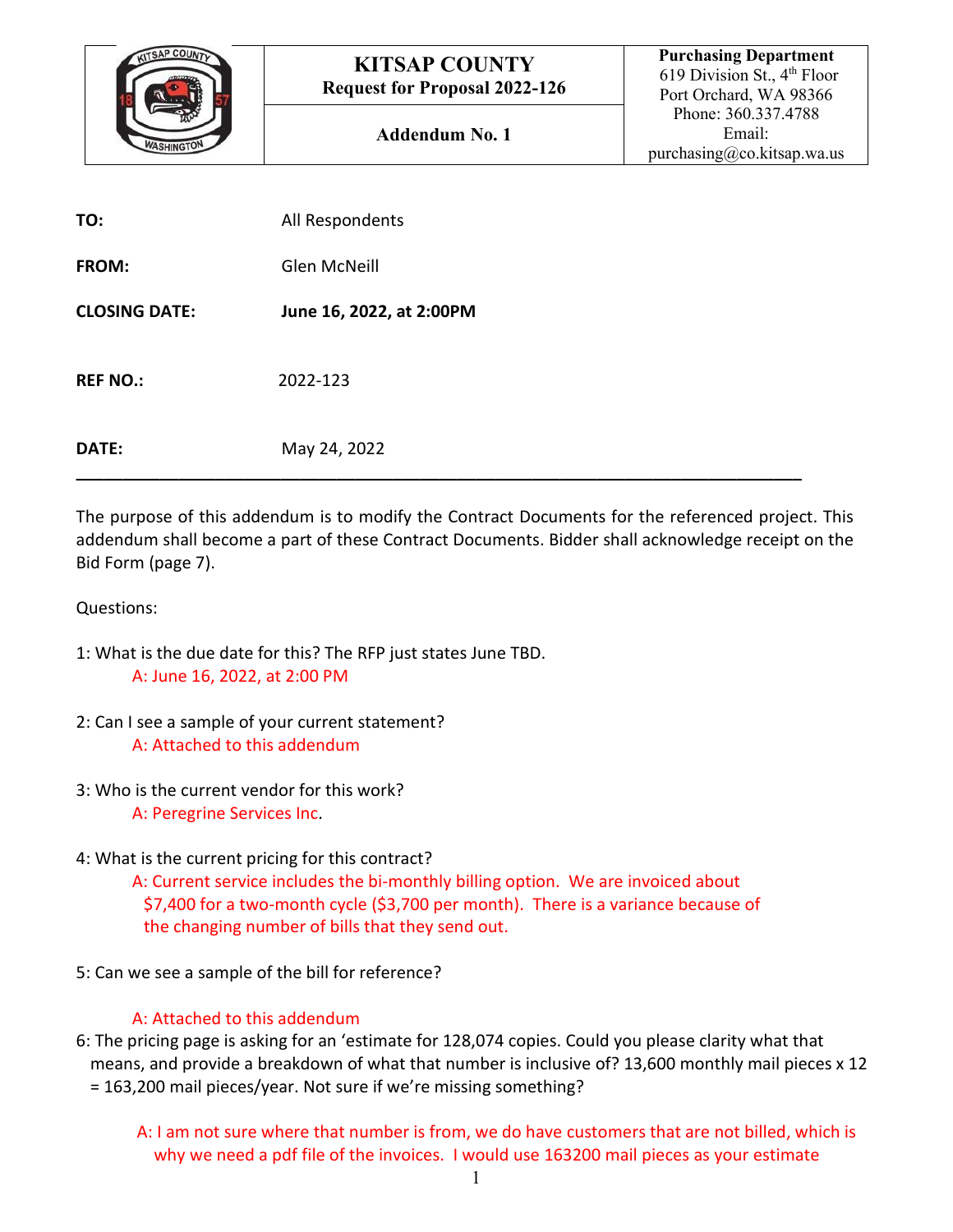

## **Addendum No. 1**

number. Please Ignore the 128,074 copies

7: Once a vendor is selected, is there an expected go live date?

A: This will depend on final contract negotiations but as soon as possible.

8: What necessitated going out to RFP for these services? Is this a mandated process or are you experiencing

service issues with your current solution?

A: This is a mandated process.

9: Can the bottom tear-off stub be 3.5" high instead of the 3.25" in your spec? This is a stock size form we inventory for many customers and will reduce costs vs a custom form. The OCR line on this 3.5" x 8.5" stub will be compatible with your in-house scanners or lockbox vendor, if being used

A: We would have to check the measurements and see if 3.5" would work, current layout of the printing is set for 3.25"

10: Can we print this job BW only on a custom "shell" stock, if we wish, where the shells would have your logo and other static form elements pre-printed on the paper? Since only the logo is in color, printing BW on shells could be less expensive.

A: I do not see this being a problem, except would that effect the PDF's file returned to us with customers invoices for upload?

11: The #9 payment envelope indicates it's a double window. Can you provide a sample (PDF scan) of this envelope?

A: Our green return envelope does not have a window.

12: Regarding the data, does it come from a custom application at the County or is this from a utility billing vendor like Munis, NorthStar, Springbrook, etc.? Will this data be in a delimited structure (tab, comma, pipe, etc.) or XML format?

A: Our Utility Billing System is NorthStar, that is what our bills are generated through.

13: Do you push your PDF bill images to an online presentment service like Invoice Cloud or Paymentus?

A: Our PDFs are uploaded to Paydici for customer viewing.